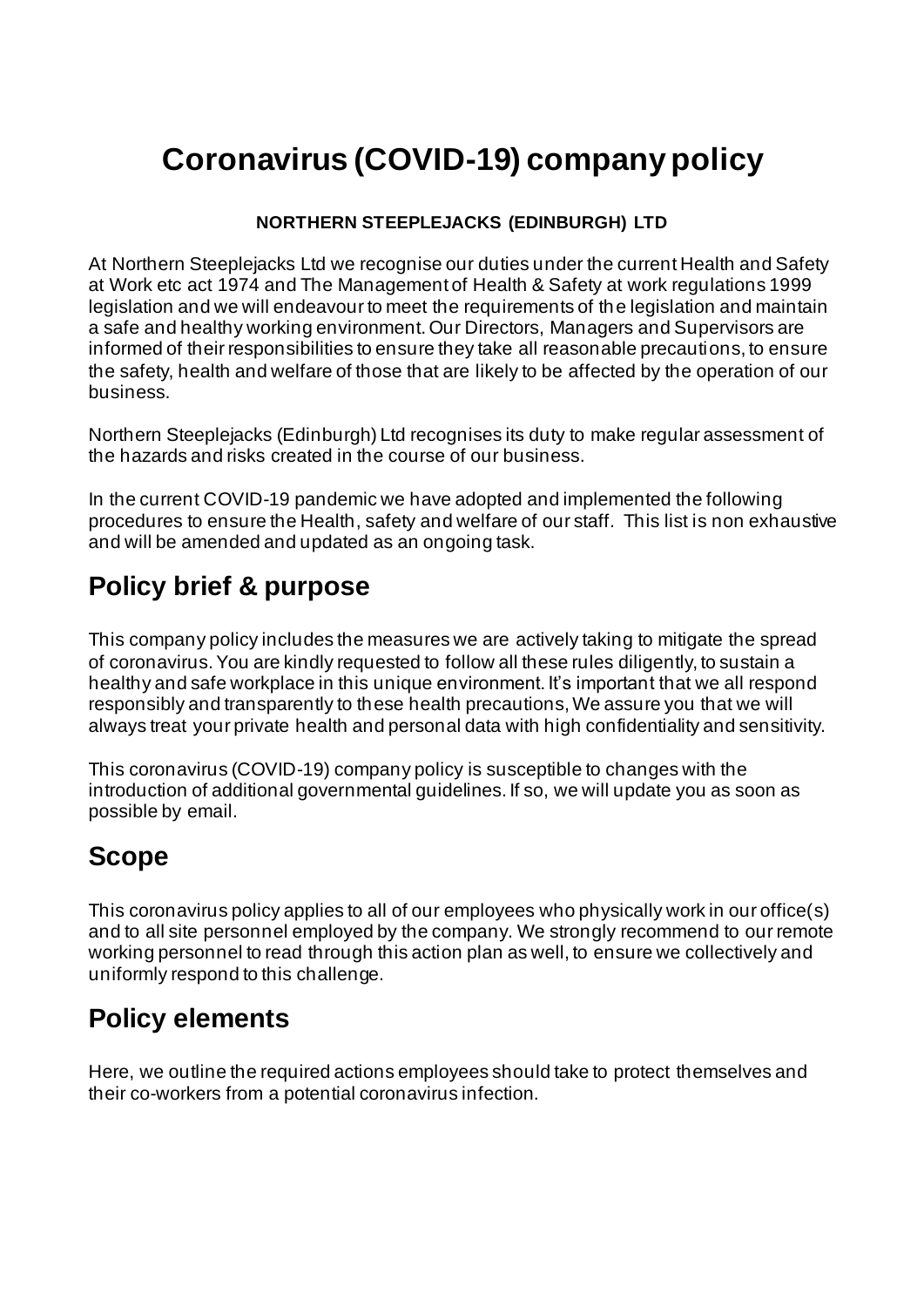### **Work Stations and Work areas:**

- Each workstation must be cleaned daily using anti-bacterial disinfectant supplied by Northern Steeplejacks Ltd – this includes all Computer equipment, desk telephones and desk areas.
- The office Mobile telephone use will be restricted to one person and must be cleaned daily using anti-bacterial disinfectant after each use.
- Each workstation has been assigned an individual waste bin which must be emptied daily – These will be double bagged and then placed into blag bags for placing into waste management bins within the yard area.
- The main office has been redeveloped in line with maintaining as far practicable social distancing. This office block is now a restricted area to only administration staff based in that office and no access is permitted to any other member of staff ensuring that social distancing is maintained and general hygiene procedures are maintained.
- All communication between administration dept and other depts will be maintained by means of email, telephone.
- Toilet areas will be maintained as follows Administration staff to use the internal office facilities only –All other personnel will use the toilet located next to the back door entrance to the main office block.
- All sperate office locations now have individual Hot water/Cold Water an d fridge as well as Hot/Cold drink access – Only the staff in each office location is permitted to use this equipment, which must be cleaned on a daily basis, and after each use using Anti-Bacterial disinfectant.
- Items of stationary must be kept to single user at all times and cleaned on a daily basis
- On a weekly basis all office areas will undergo a deep clean regime by means of a third party cleaning company.

### **Sick leave arrangements:**

- If you or someone you live with have COVID-19 symptoms, such as a new continuous cough/fever/ loss of sense of smell or taste, you must stay at home, selfisolate and undertake a coronavirus test
- If you or someone you live with have a positive COVID-19 diagnosis, you can return to your duties only after you've fully recovered or the person you live with is symptom free, with a doctor's note confirming your recovery ensuring that all symptoms have subsided.

### **Work from home requests:**

- If you've been in close contact with someone infected by COVID-19, with high chances of being infected yourself you should self-isolate for 14 days as per all requirements.
- You will also be asked not to come into physical contact with any colleagues during this time.
- If you're a parent and you have to stay at home with your children, you should speak to a Director about your options.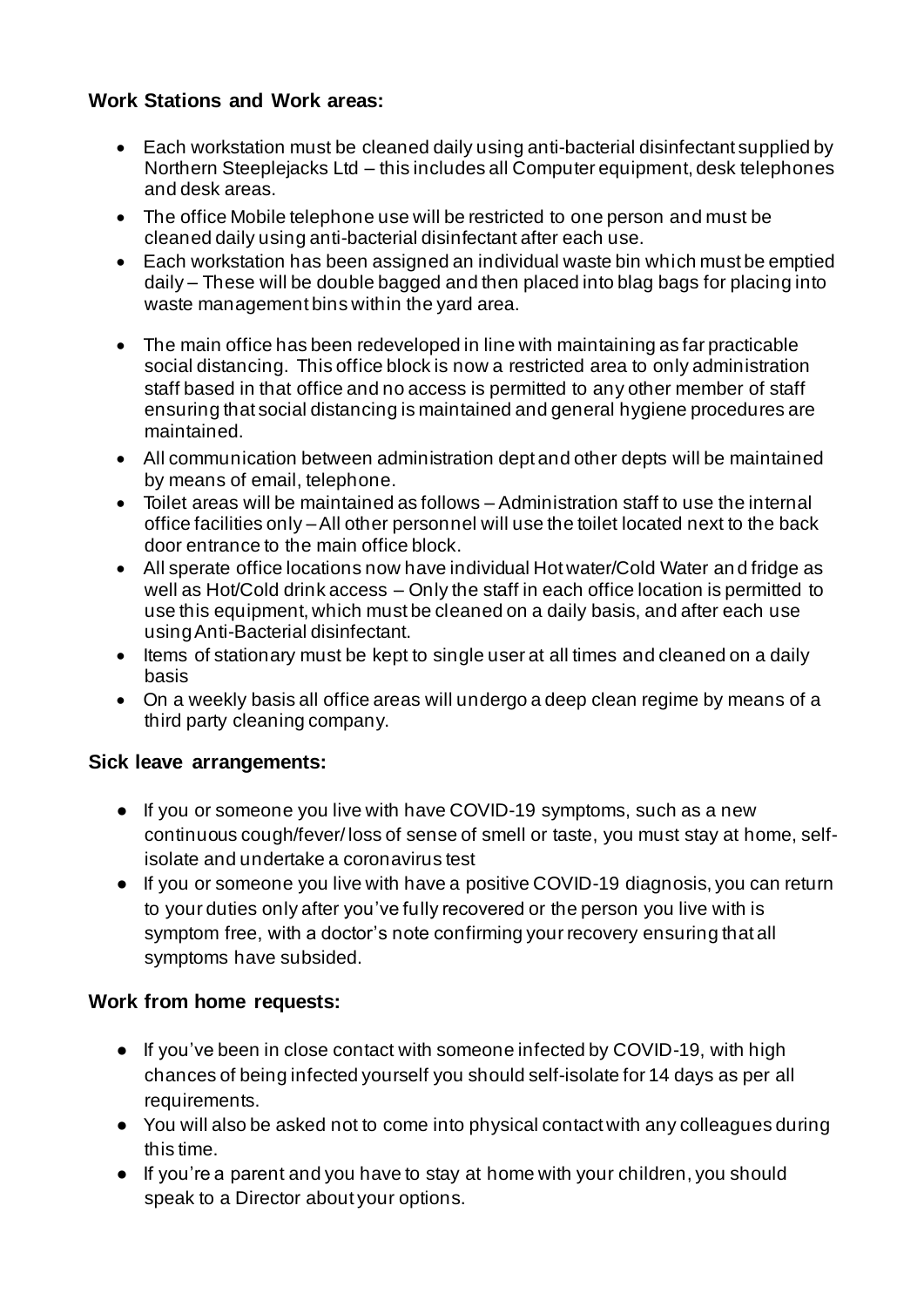- If you need to provide care to a family member infected by COVID-19, request work from home (Administration/business development staff) – confirmation of this will be made at Director level. You will only be permitted to return to the office 14 calendar days after your family member has fully recovered, provided that you're asymptomatic or you have a doctor's note confirming you don't have the virus. You will also be asked not to come into physical contact with any colleagues during this time.
- Where possible in order to ensure social distancing is maintained staff able to do so will work from home on hours/regime established by Senior management – these members of staff will be provided with the required equipment/software to allow them to work from home. Where employees are requested/permitted to maintain regular work from their home they will maintain close contact with their line manager/senior management daily through electronic mail/telephone. Regular assessment on how work equipment and software is operating will be overseen by IT dept who will also provide remote IT support.

### **Travelling/commuting measures:**

● All work commuting will be arranged and overseen at Director level – Squads will be permanently allocated and travel in pairs only – this is done under the current guidance as issued by all government agencies.

Current procedures which are in place are as follows:

- In the process of travelling to and from site in Northern Steeplejacks vehicles where it is not practical to allow use of more than one vehicle to maintain social distancing operatives will adopt the following procedures:
- Vehicles will not contain work squads containing more than two persons These will be permanent work squads.
- At all times vehicles will be well ventilated by ensuring windows are left open unless the vehicle is left unattended – this includes whilst driving.
- Operatives will wash their hands or use appropriate sanitizer prior to getting into company vehicles, and immediately after leaving company vehicles.
- Regular deep clean of all vehicle surfaces will be maintained ensuring that all rubbish is always discarded in appropriate receptacles on a daily basis. The squad allocated to each vehicle is responsible for ensuring all rubbish must be removed and all surfaces cleaned down daily using anti-bacterial wipes. If the cleanliness of the vehicles is not maintained to a high standard The company will have the vehicle valeted, with costs passed to the squad members.
- Where more than one operative is required to travel to and from site in the same vehicle they will adopt the following procedures:
- They will avoid all physical contact.
- They will at all times avoid direct face to face contact.
- Where possible and practicable operatives will maintain social distancing at all times, or where working closer together is required these will include working Back to Back, or wearing suitable face covers – Face masks supplied by NSJ will have disposable filters and must be sanitized before and after each use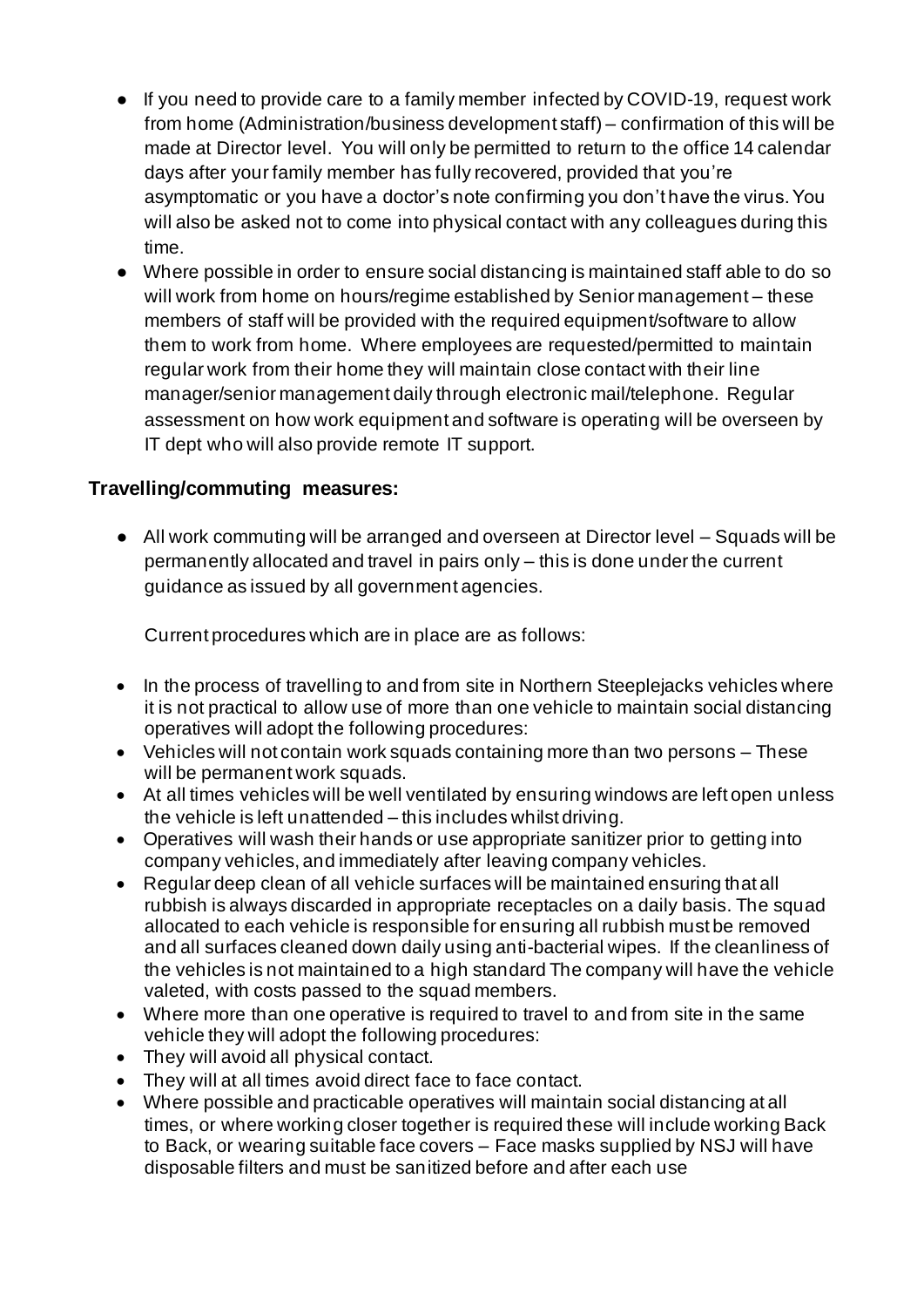- Should any member of the squad develop COVID symptoms they will advise their Line manager immediately and distance themselves immediately from their colleague/Squad mates before the entire squad enters into mandatory self-isolation for a period of 14 days
- Company vans will be restricted to work commuting only no unauthorised persons other than that of the work squad will be permitted to enter the vehicle under any circumstances.
- There will be no private use of vehicles at any time other than traveling to and from your place of work.
- No unnecessary personal items are to be left in the vehicle at any time or brought from your place of residence – This allows the level of cross contamination to be reduced.
- In-person meetings should be done virtually until further notice in order to reduce the impact of cross contamination or contracting the virus.
- If you normally commute to the office by public transportation and do not have other alternatives, you must observe all social distancing and government issue advice for safe travel.
- If you are planning to travel voluntarily to a high-risk European country with increased COVID-19 cases, we'll ask you to self-isolate for 14 calendar days. You will also be asked not to come into physical contact with any colleagues during this time. This will be in line with the Government's current guidelines

### **Working away from home:**

In order to ensure that social distancing is maintained whilst work squads are working away from home the following procedures have been adopted and must be followed at all times by all personnel.

- Northern Steeplejacks Ltd will locate, book and pay for suitable lodgings as and where required – This will generally where possible be single rooms to allow for social distancing to be maintained, however where this is not possible squads may have to continue to use twin rooms.
- Each operative will be provided with a daily subsistence amount which receipts must be returned to the office on a weekly basis – If this is not complied with the company reserves the right to deduct subsistence amounts from your next pay amount.
- Should any operative develop COVID-19 symptoms whilst working away from home they must inform their Line manager/Director immediately and the squad will then enter into mandatory 14 calendar day self-isolation.

### **General hygiene rules:**

● Wash your hands after using the toilet, before eating, and if you cough/sneeze into your hands (follow th[e 20-second hand-washing rule](https://www.washingtonpost.com/lifestyle/2020/03/10/teach-kids-hand-washing-coronavirus/)). You must also use the sanitizers you will find around the office, in company vehicles and installed throughout all Head office/Yard areas – Written clear and concise instruction on how to clean your hands is also located at all sanitizer points.